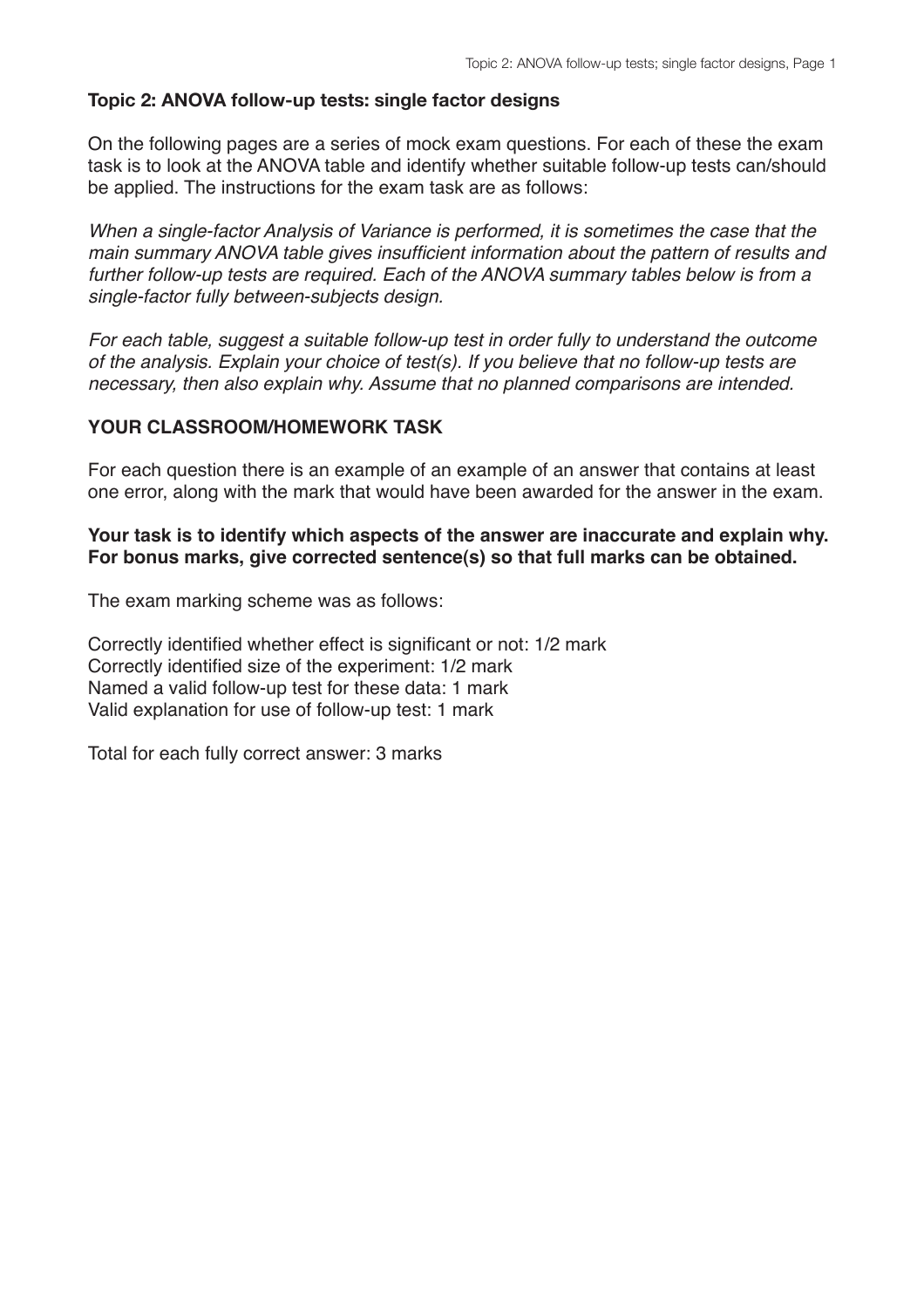| Source                     | Sum of<br><b>Squares</b> | Degrees of<br>Freedom | Variance<br>(Mean Square) | F-value | Significance |
|----------------------------|--------------------------|-----------------------|---------------------------|---------|--------------|
| BETWEEN-GROUP              | 100                      |                       | 100                       | 10      | p < .05      |
| S/A<br><b>WITHIN-GROUP</b> | 80                       | 8                     | 10                        |         |              |
| <b>TOTAL</b>               | 180                      | 9                     |                           |         |              |

There is a no significant effect.

No further analyses are possible because the  $F$  value has supplied all the information, the two means do not differ significantly.

1 mark  $/3$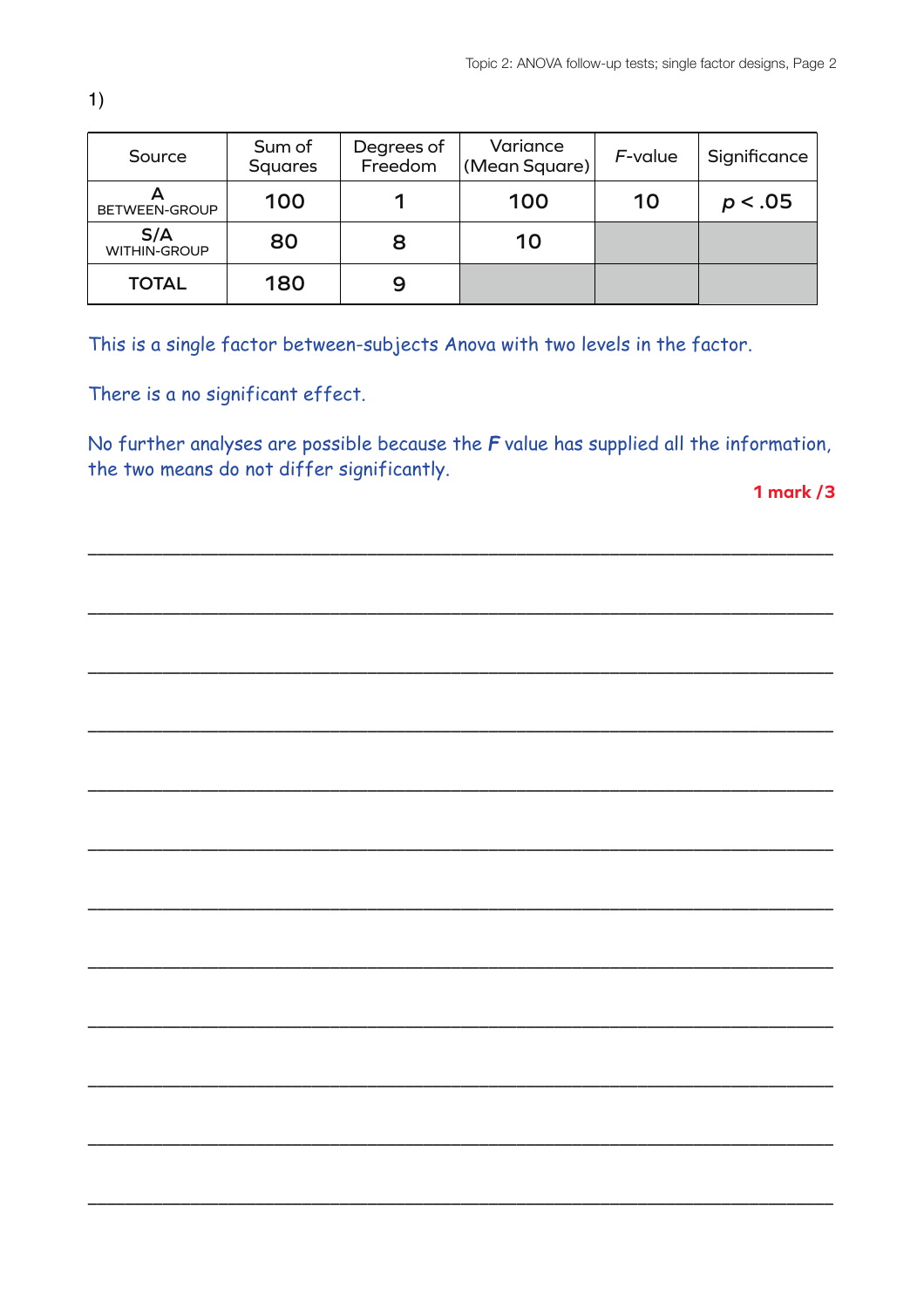| Source                     | Sum of<br><b>Squares</b> | Degrees of<br>Freedom | Variance<br>(Mean Square) | F-value | Significance |
|----------------------------|--------------------------|-----------------------|---------------------------|---------|--------------|
| BETWEEN-GROUP              | 400                      |                       | 10                        |         | p > .05      |
| S/A<br><b>WITHIN-GROUP</b> | 240                      | 24                    | 10                        |         |              |
| <b>TOTAL</b>               | 640                      | 29                    |                           |         |              |

There is no significant effect.

Although the *F* value is non-significant, it is permissible to perform up to six pairwise follow-up comparisons using the Bonferroni adjustment, i.e. dividing the significance level by the number of comparisons made. This is because the Bonferroni adjustment is an unprotected test: it fully corrects familywise Type I Error and therefore an overall significant *F* value is not needed.

––––––––––––––––––––––––––––––––––––––––––––––––––––––––––––––––––––––––––––––––

––––––––––––––––––––––––––––––––––––––––––––––––––––––––––––––––––––––––––––––––

––––––––––––––––––––––––––––––––––––––––––––––––––––––––––––––––––––––––––––––––

––––––––––––––––––––––––––––––––––––––––––––––––––––––––––––––––––––––––––––––––

––––––––––––––––––––––––––––––––––––––––––––––––––––––––––––––––––––––––––––––––

––––––––––––––––––––––––––––––––––––––––––––––––––––––––––––––––––––––––––––––––

––––––––––––––––––––––––––––––––––––––––––––––––––––––––––––––––––––––––––––––––

––––––––––––––––––––––––––––––––––––––––––––––––––––––––––––––––––––––––––––––––

––––––––––––––––––––––––––––––––––––––––––––––––––––––––––––––––––––––––––––––––

––––––––––––––––––––––––––––––––––––––––––––––––––––––––––––––––––––––––––––––––

**2.5 marks /3**

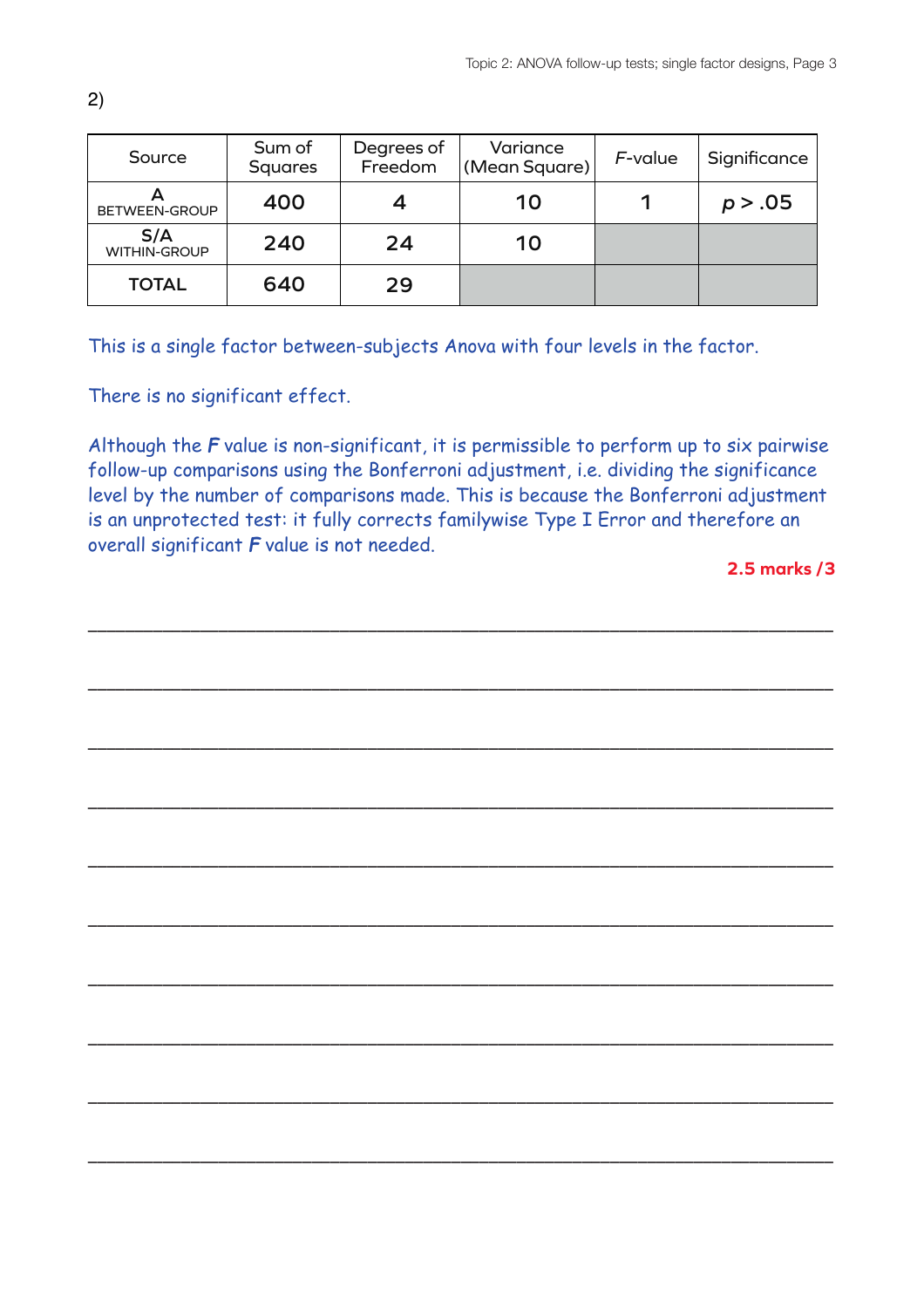| Source                     | Sum of<br><b>Squares</b> | Degrees of<br>Freedom | Variance<br>(Mean Square) | F-value | Significance |
|----------------------------|--------------------------|-----------------------|---------------------------|---------|--------------|
| BETWEEN-GROUP              | 200                      |                       | 10                        |         | p > .05      |
| S/A<br><b>WITHIN-GROUP</b> | 120                      | 12                    | 10                        |         |              |
| <b>TOTAL</b>               | 320                      | 14                    |                           |         |              |

There is no significant effect.

However, collecting data in a large experiment is time consuming and experimenters should guard against Type II Errors. Therefore the experimenter should now formulate and perform two planned comparisons in order to ensure that the data are not wasted.

––––––––––––––––––––––––––––––––––––––––––––––––––––––––––––––––––––––––––––––––

––––––––––––––––––––––––––––––––––––––––––––––––––––––––––––––––––––––––––––––––

––––––––––––––––––––––––––––––––––––––––––––––––––––––––––––––––––––––––––––––––

––––––––––––––––––––––––––––––––––––––––––––––––––––––––––––––––––––––––––––––––

––––––––––––––––––––––––––––––––––––––––––––––––––––––––––––––––––––––––––––––––

––––––––––––––––––––––––––––––––––––––––––––––––––––––––––––––––––––––––––––––––

––––––––––––––––––––––––––––––––––––––––––––––––––––––––––––––––––––––––––––––––

––––––––––––––––––––––––––––––––––––––––––––––––––––––––––––––––––––––––––––––––

––––––––––––––––––––––––––––––––––––––––––––––––––––––––––––––––––––––––––––––––

––––––––––––––––––––––––––––––––––––––––––––––––––––––––––––––––––––––––––––––––

––––––––––––––––––––––––––––––––––––––––––––––––––––––––––––––––––––––––––––––––

**1 mark /3**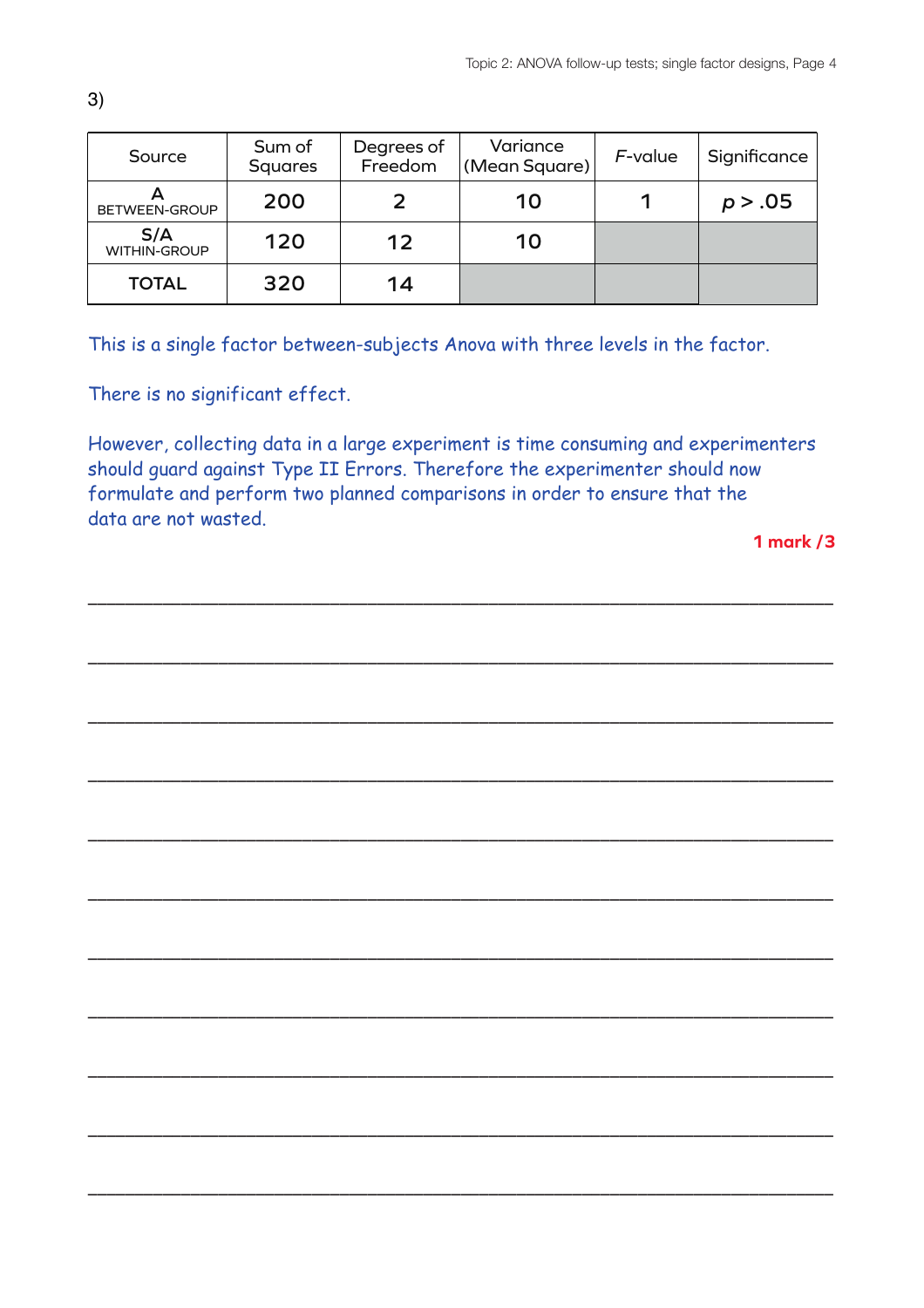| Source                     | Sum of<br><b>Squares</b> | Degrees of<br>Freedom | Variance<br>(Mean Square) | F-value | Significance |
|----------------------------|--------------------------|-----------------------|---------------------------|---------|--------------|
| BETWEEN-GROUP              | 100                      | 100<br>10             | p < .05                   |         |              |
| S/A<br><b>WITHIN-GROUP</b> | 80                       | 8                     | 10                        |         |              |
| <b>TOTAL</b>               | 180                      | 9                     |                           |         |              |

There is a significant effect.

No further analyses are necessary because the *F* value has supplied all the information, the two means differ significantly. However, if the researcher is cautious about making a Type I Error then the Scheffé test can be applied to ensure that there really is a significant difference between the means.

––––––––––––––––––––––––––––––––––––––––––––––––––––––––––––––––––––––––––––––––

––––––––––––––––––––––––––––––––––––––––––––––––––––––––––––––––––––––––––––––––

––––––––––––––––––––––––––––––––––––––––––––––––––––––––––––––––––––––––––––––––

––––––––––––––––––––––––––––––––––––––––––––––––––––––––––––––––––––––––––––––––

––––––––––––––––––––––––––––––––––––––––––––––––––––––––––––––––––––––––––––––––

––––––––––––––––––––––––––––––––––––––––––––––––––––––––––––––––––––––––––––––––

––––––––––––––––––––––––––––––––––––––––––––––––––––––––––––––––––––––––––––––––

––––––––––––––––––––––––––––––––––––––––––––––––––––––––––––––––––––––––––––––––

––––––––––––––––––––––––––––––––––––––––––––––––––––––––––––––––––––––––––––––––

––––––––––––––––––––––––––––––––––––––––––––––––––––––––––––––––––––––––––––––––

––––––––––––––––––––––––––––––––––––––––––––––––––––––––––––––––––––––––––––––––

**2 marks /3**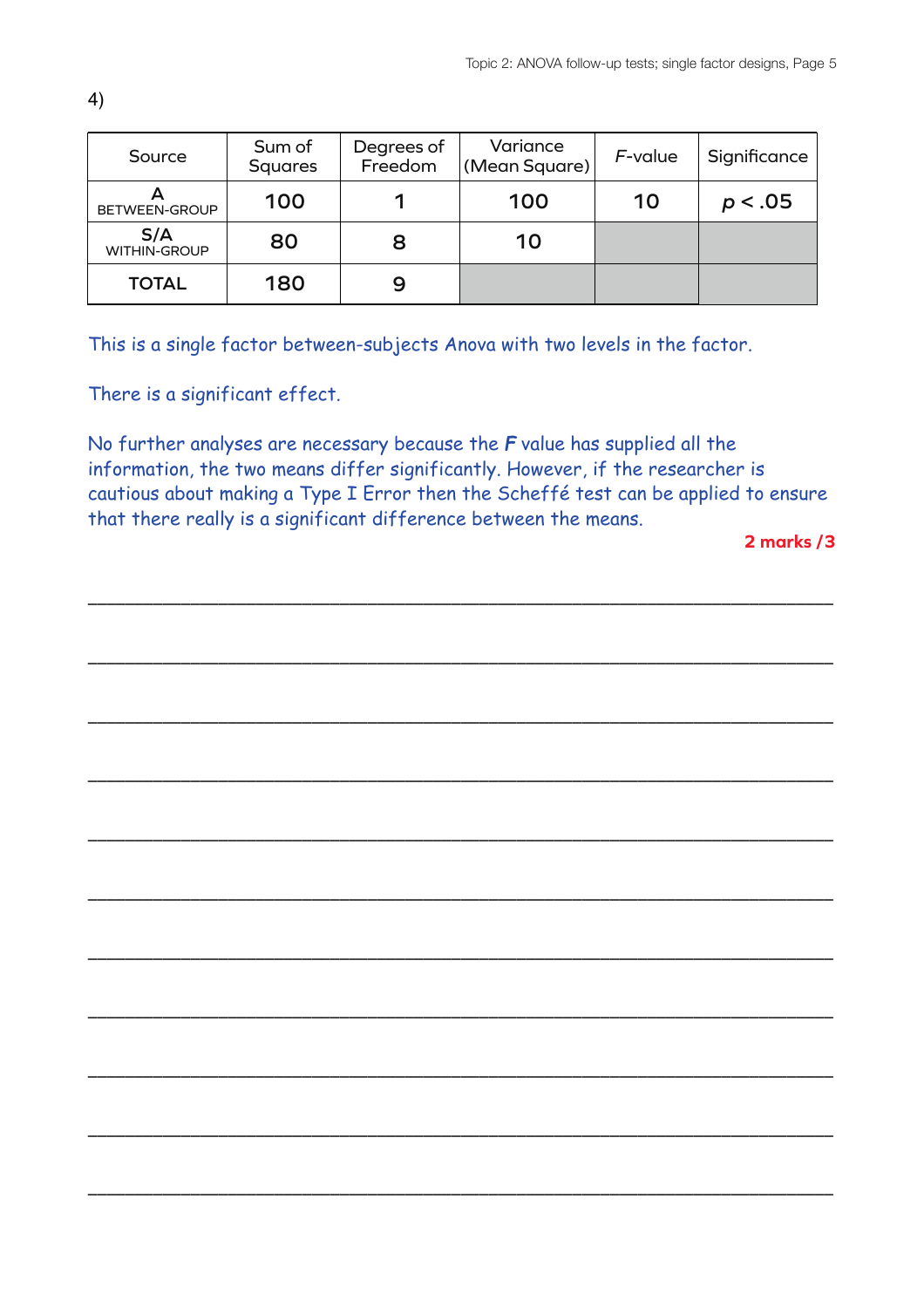| Source                     | Sum of<br><b>Squares</b> | Degrees of<br>Freedom | Variance<br>(Mean Square) | F-value | Significance |
|----------------------------|--------------------------|-----------------------|---------------------------|---------|--------------|
| BETWEEN-GROUP              | 200                      |                       | 100                       | 10      | p < .05      |
| S/A<br><b>WITHIN-GROUP</b> | 120                      | 12                    | 10                        |         |              |
| <b>TOTAL</b>               | 320                      | 14                    |                           |         |              |

There is a significant effect.

In this situation follow-up tests must be performed because the significant *F* value is ambiguous, it does not pinpoint which means differ from each other. The Tukey test can be used to compare all means with all other means. However, because the Tukey test does not make a stringent correction, any significant differences should be verified with pairwise comparisons using the Bonferroni adjustment to the significance level which fully corrects for familywise Type I Error.

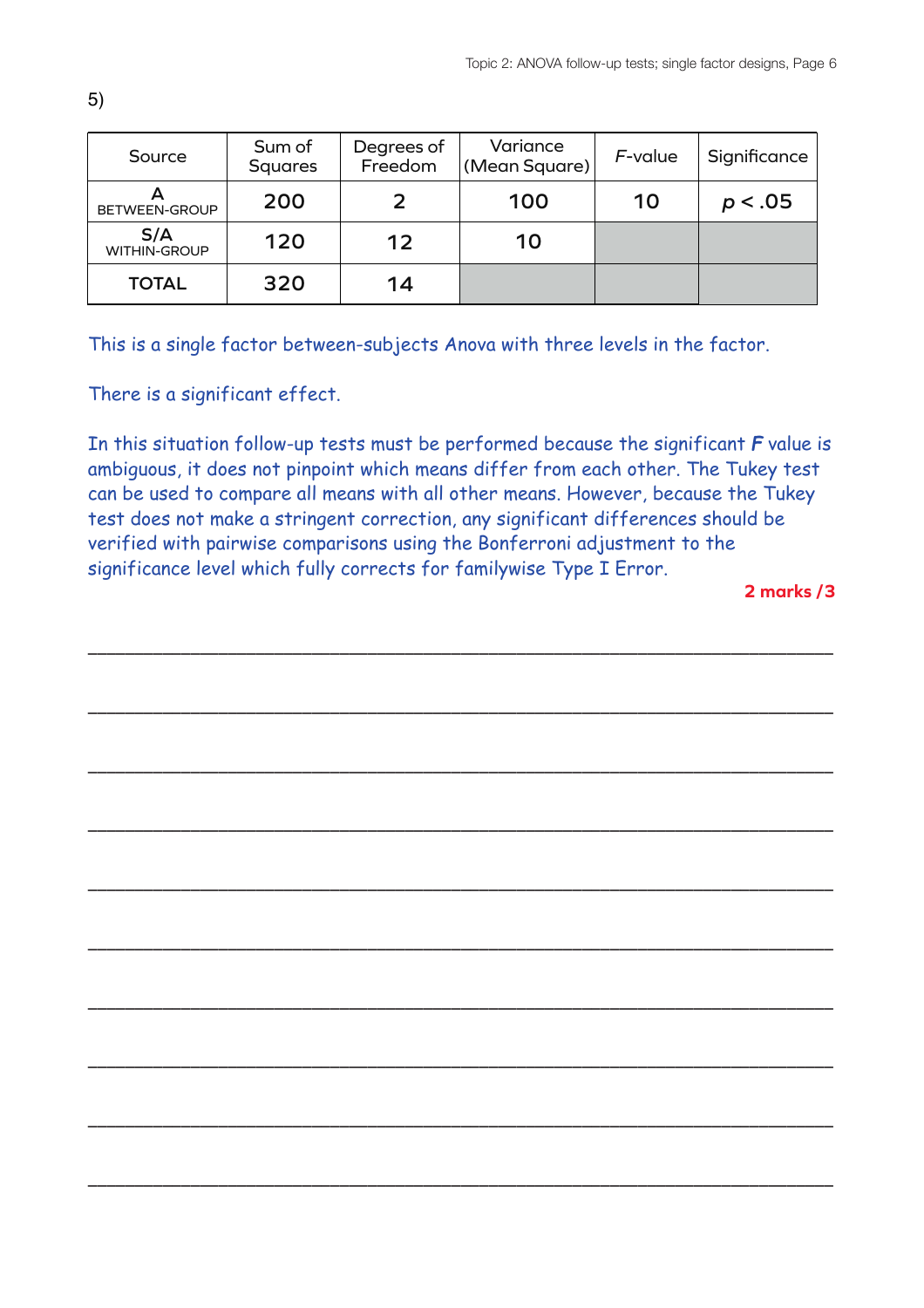| Source                     | Sum of<br><b>Squares</b> | Degrees of<br>Freedom | Variance<br>(Mean Square) | F-value | Significance |
|----------------------------|--------------------------|-----------------------|---------------------------|---------|--------------|
| BETWEEN-GROUP              | 200                      |                       | 10                        |         | p > .05      |
| S/A<br><b>WITHIN-GROUP</b> | 120                      | 12                    | 10                        |         |              |
| <b>TOTAL</b>               | 320                      | 14                    |                           |         |              |

There is no significant effect.

Because there are three levels in the factor, the significant *F* value is ambiguous. The researcher should now perform the Tukey test, which corrects the significance level for multiple comparisons ensuring that familywise Type I Error is kept under control.

––––––––––––––––––––––––––––––––––––––––––––––––––––––––––––––––––––––––––––––––

––––––––––––––––––––––––––––––––––––––––––––––––––––––––––––––––––––––––––––––––

––––––––––––––––––––––––––––––––––––––––––––––––––––––––––––––––––––––––––––––––

––––––––––––––––––––––––––––––––––––––––––––––––––––––––––––––––––––––––––––––––

––––––––––––––––––––––––––––––––––––––––––––––––––––––––––––––––––––––––––––––––

––––––––––––––––––––––––––––––––––––––––––––––––––––––––––––––––––––––––––––––––

––––––––––––––––––––––––––––––––––––––––––––––––––––––––––––––––––––––––––––––––

––––––––––––––––––––––––––––––––––––––––––––––––––––––––––––––––––––––––––––––––

––––––––––––––––––––––––––––––––––––––––––––––––––––––––––––––––––––––––––––––––

––––––––––––––––––––––––––––––––––––––––––––––––––––––––––––––––––––––––––––––––

**1.5 marks /3**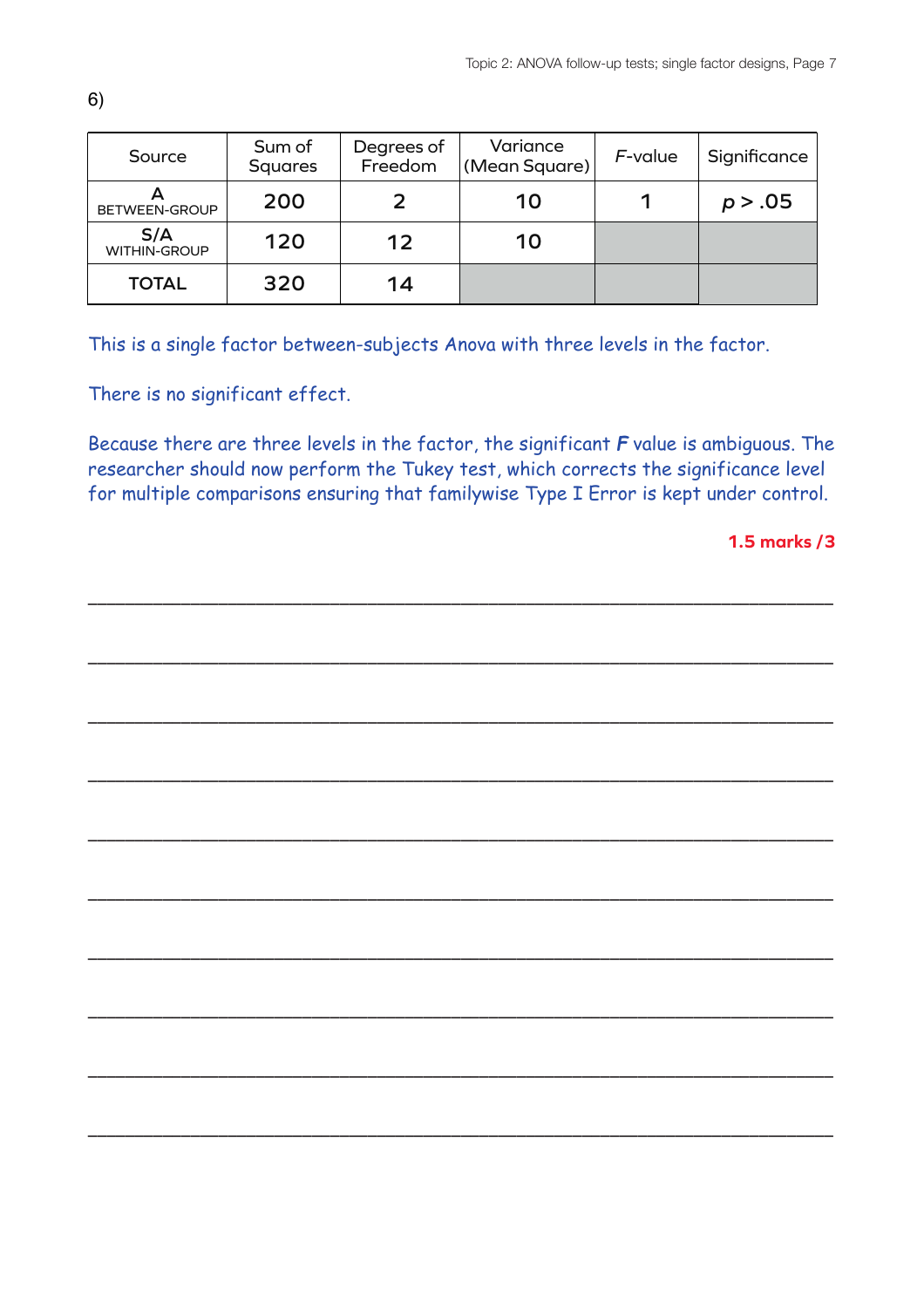| Source                     | Sum of<br><b>Squares</b> | Degrees of<br>Freedom | Variance<br>(Mean Square) | F-value | Significance |
|----------------------------|--------------------------|-----------------------|---------------------------|---------|--------------|
| BETWEEN-GROUP              | 400                      |                       | 100                       | 10      | p < .05      |
| S/A<br><b>WITHIN-GROUP</b> | 240                      | 24                    | 10                        |         |              |
| <b>TOTAL</b>               | 640                      | 29                    |                           |         |              |

There is no significant effect.

Researchers should always plan in advance to maximise statistical power by intending to make planned comparisons. Even when the results of an experiment are nonsignificant they can still apply their planned comparisons to these data. In this instance, up to three pairwise comparisons are possible for this design without correcting the significance level.

––––––––––––––––––––––––––––––––––––––––––––––––––––––––––––––––––––––––––––––––

––––––––––––––––––––––––––––––––––––––––––––––––––––––––––––––––––––––––––––––––

––––––––––––––––––––––––––––––––––––––––––––––––––––––––––––––––––––––––––––––––

––––––––––––––––––––––––––––––––––––––––––––––––––––––––––––––––––––––––––––––––

––––––––––––––––––––––––––––––––––––––––––––––––––––––––––––––––––––––––––––––––

––––––––––––––––––––––––––––––––––––––––––––––––––––––––––––––––––––––––––––––––

––––––––––––––––––––––––––––––––––––––––––––––––––––––––––––––––––––––––––––––––

––––––––––––––––––––––––––––––––––––––––––––––––––––––––––––––––––––––––––––––––

––––––––––––––––––––––––––––––––––––––––––––––––––––––––––––––––––––––––––––––––

––––––––––––––––––––––––––––––––––––––––––––––––––––––––––––––––––––––––––––––––

**0 marks /3**

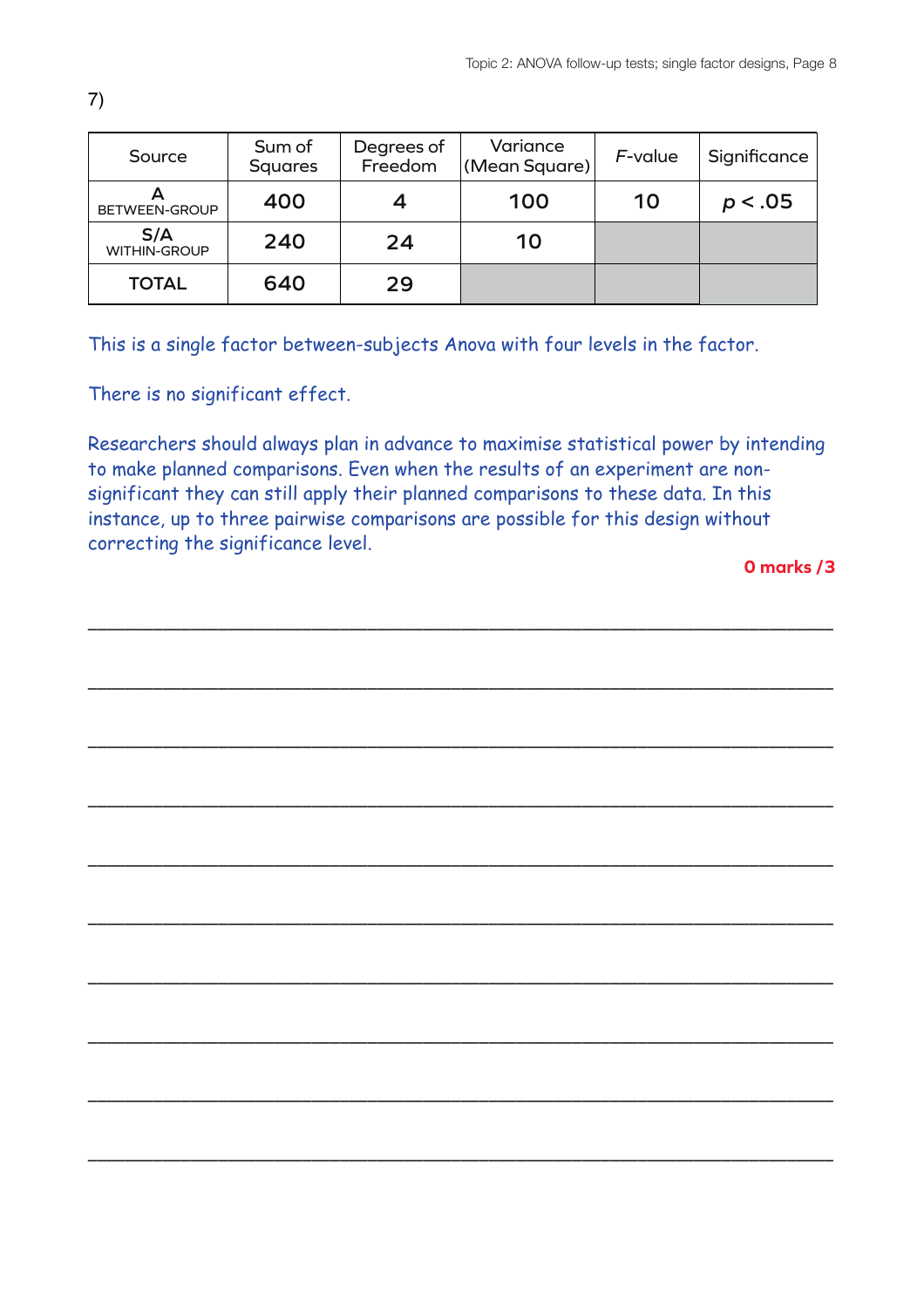| Source                     | Sum of<br><b>Squares</b> | Degrees of<br>Freedom | Variance<br>(Mean Square) | F-value | Significance |
|----------------------------|--------------------------|-----------------------|---------------------------|---------|--------------|
| BETWEEN-GROUP              | 400                      |                       | 10                        |         | p > .05      |
| S/A<br><b>WITHIN-GROUP</b> | 240                      | 24                    | 10                        |         |              |
| <b>TOTAL</b>               | 640                      | 29                    |                           |         |              |

There is no significant effect.

No follow-up tests are necessary because the  $F$  value is clearly non-significant.

2 marks /3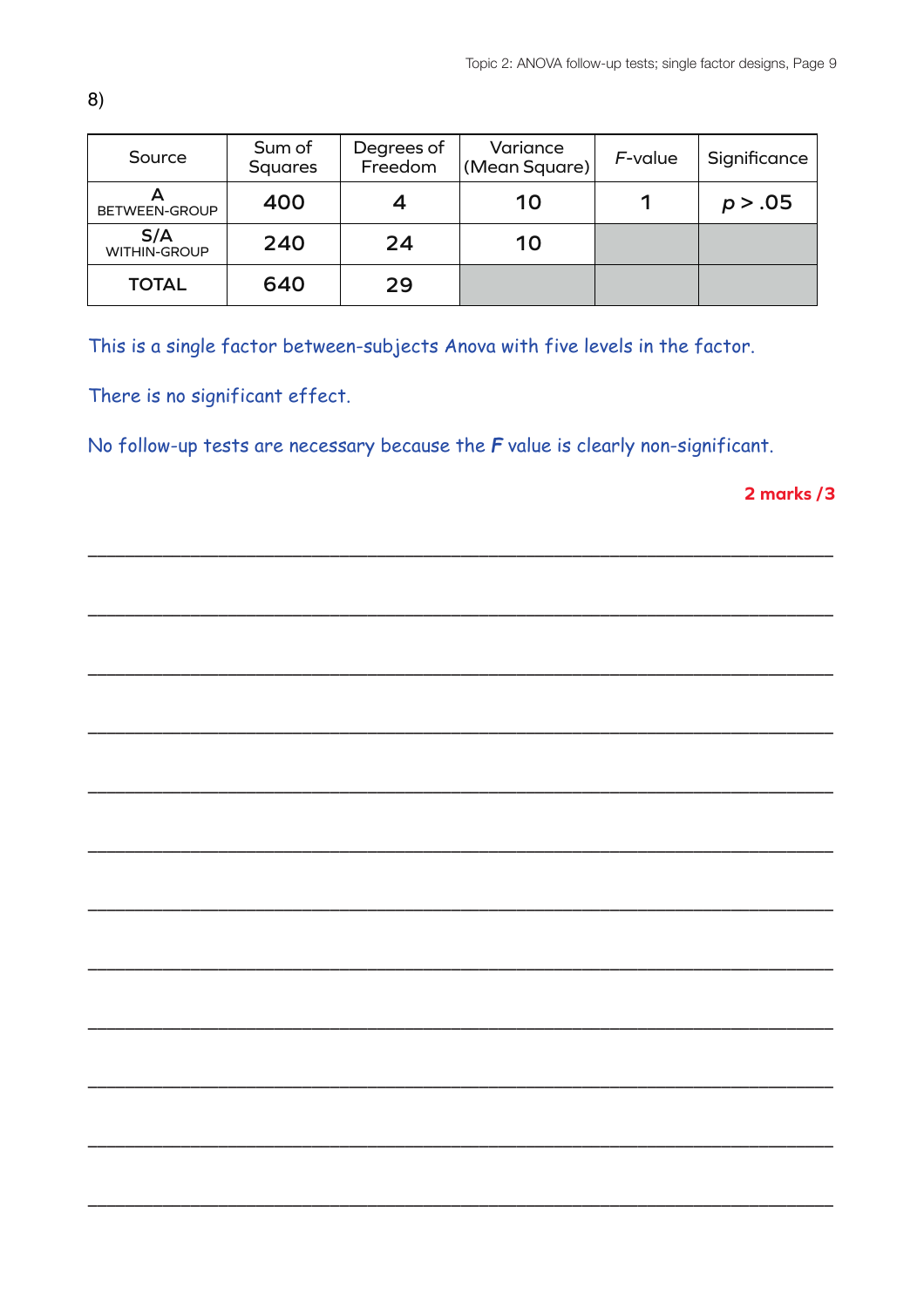| Source                     | Sum of<br>Squares | Degrees of<br>Freedom | Variance<br>(Mean Square) | F-value | Significance |
|----------------------------|-------------------|-----------------------|---------------------------|---------|--------------|
| BETWEEN-GROUP              | 10                |                       | 10                        |         | p > .05      |
| S/A<br><b>WITHIN-GROUP</b> | 80                | 8                     | 10                        |         |              |
| <b>TOTAL</b>               | 90                | 9                     |                           |         |              |

There is a no significant effect.

Although the *F* value is non-significant ANOVA is a parametric test and it is possible that one of the assumptions of ANOVA was violated leading to a Type II error or else the design might be unbalanced, therefore the test should be repeated with a more robust test such as the *t*-test, which is less sensitive to unbalanced designs.

––––––––––––––––––––––––––––––––––––––––––––––––––––––––––––––––––––––––––––––––

––––––––––––––––––––––––––––––––––––––––––––––––––––––––––––––––––––––––––––––––

––––––––––––––––––––––––––––––––––––––––––––––––––––––––––––––––––––––––––––––––

––––––––––––––––––––––––––––––––––––––––––––––––––––––––––––––––––––––––––––––––

––––––––––––––––––––––––––––––––––––––––––––––––––––––––––––––––––––––––––––––––

––––––––––––––––––––––––––––––––––––––––––––––––––––––––––––––––––––––––––––––––

––––––––––––––––––––––––––––––––––––––––––––––––––––––––––––––––––––––––––––––––

––––––––––––––––––––––––––––––––––––––––––––––––––––––––––––––––––––––––––––––––

––––––––––––––––––––––––––––––––––––––––––––––––––––––––––––––––––––––––––––––––

––––––––––––––––––––––––––––––––––––––––––––––––––––––––––––––––––––––––––––––––

**1 mark /3**